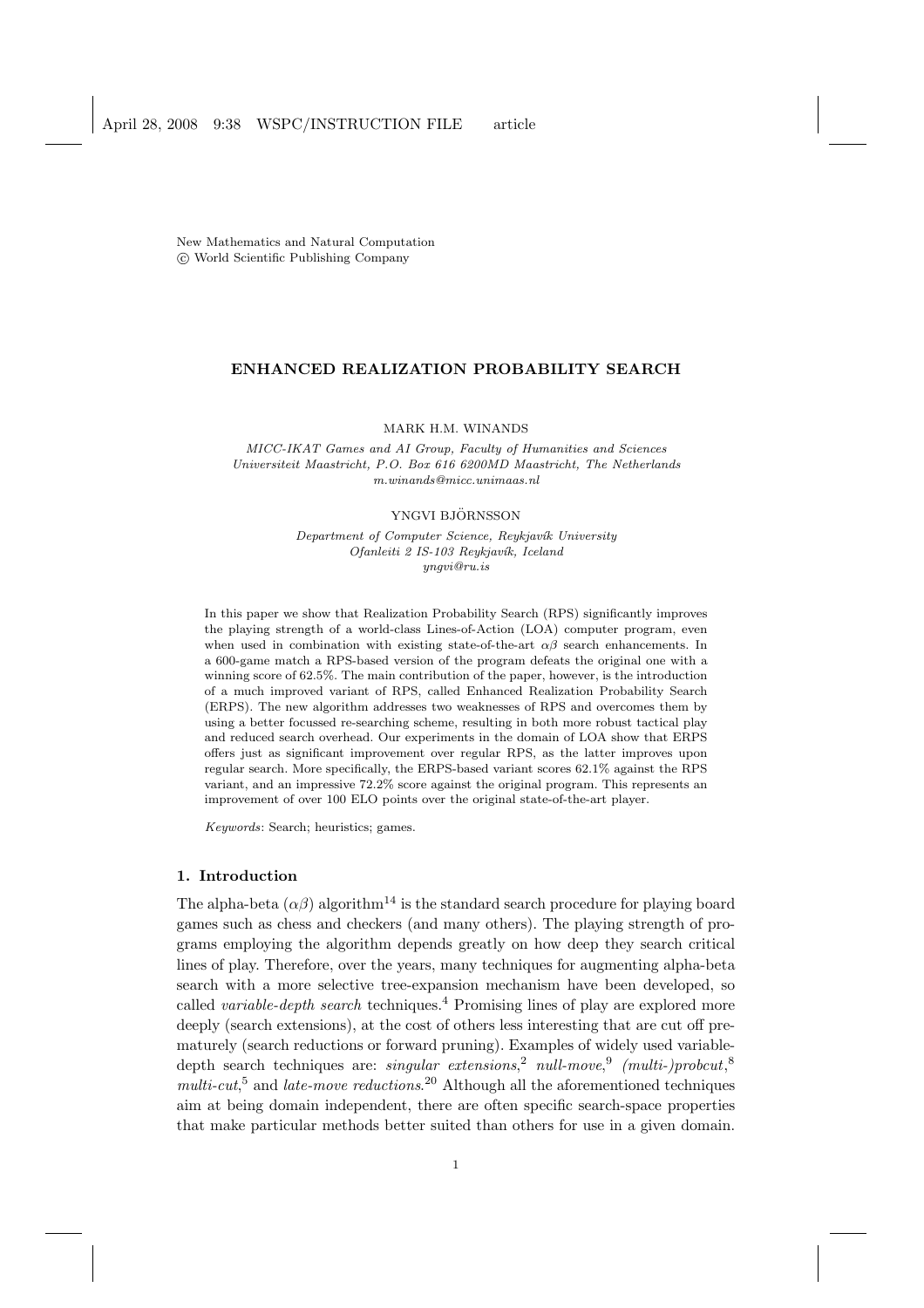For example, the null-move technique has proven very successful in chess, whereas multi-probcut is the method of choice in Othello. Sometimes, new insights lead to ways for generalizing particular schemes such that they become applicable to a wider range of search domains.

One recent addition to the family of variable-depth search techniques is Realization Probability Search (RPS), introduced by Tsuruoka et al.<sup>23</sup> in 2002. Using this technique his program, Gekisashi, won the 2002 World Computer Shogi Championship, resulting in the algorithm gaining a wide acceptance in computer Shogi. Although researchers have experimented with the algorithm in other game domains with some success, $^{10}$  the question still remains how well the RPS enhancement works in other domains when used in a state-of-the-art game-playing program in combination with existing search enhancement schemes.

In this paper we investigate the use of RPS in the game of Lines of Action  $(LOA)$ . The contributions of this work are twofold. First, we demonstrate the usefulness of the RPS scheme in the domain of LOA by successfully incorporating it into a world-class program, effectively raising the level of state-of-the-art game-play in that domain. Secondly, we introduce two important enhancements to the RPS algorithm to overcome problems it has with endgame positions. This improvement, which we label *Enhanced Realization Probability Search (ERPS)*, greatly improves the effectiveness of RPS in our game domain. We conjecture that the enhancements may offer similar benefits in other game domains as well.

The paper is organized as follows. Section 2 briefly explains the RPS algorithm. In Section 3 we experiment with the RPS algorithm in the domain of LOA, and highlight its strengths and weaknesses. In Section 4 we introduce Enhanced Realization Probability Search, and we empirically evaluate it in Section 5. Finally, Section 6 gives conclusions and an outlook for future research.

### 2. Realization Probability Search

In this section we explain Realization Probability Search  $(RPS)$ .<sup>23</sup> Move categories and fractional-ply extensions are explained in Subsection 2.1, probability-based fractional plies are explained in Subsection 2.2, and the RPS algorithm is outlined in Subsection 2.3.

# 2.1. Fractional plies and move categories

When making a move decision, game-playing programs typically search in an iterative fashion. From the current game position they start by searching one ply ahead, then two, and so on until the allotted time is up. The lookahead depth of each iteration, i.e., the numbers of plies, is called the nominal search depth. However, in each iteration most modern programs do not explore all lines of play to the exact nominal depth — some are explored more deeply whereas others are terminated prematurely.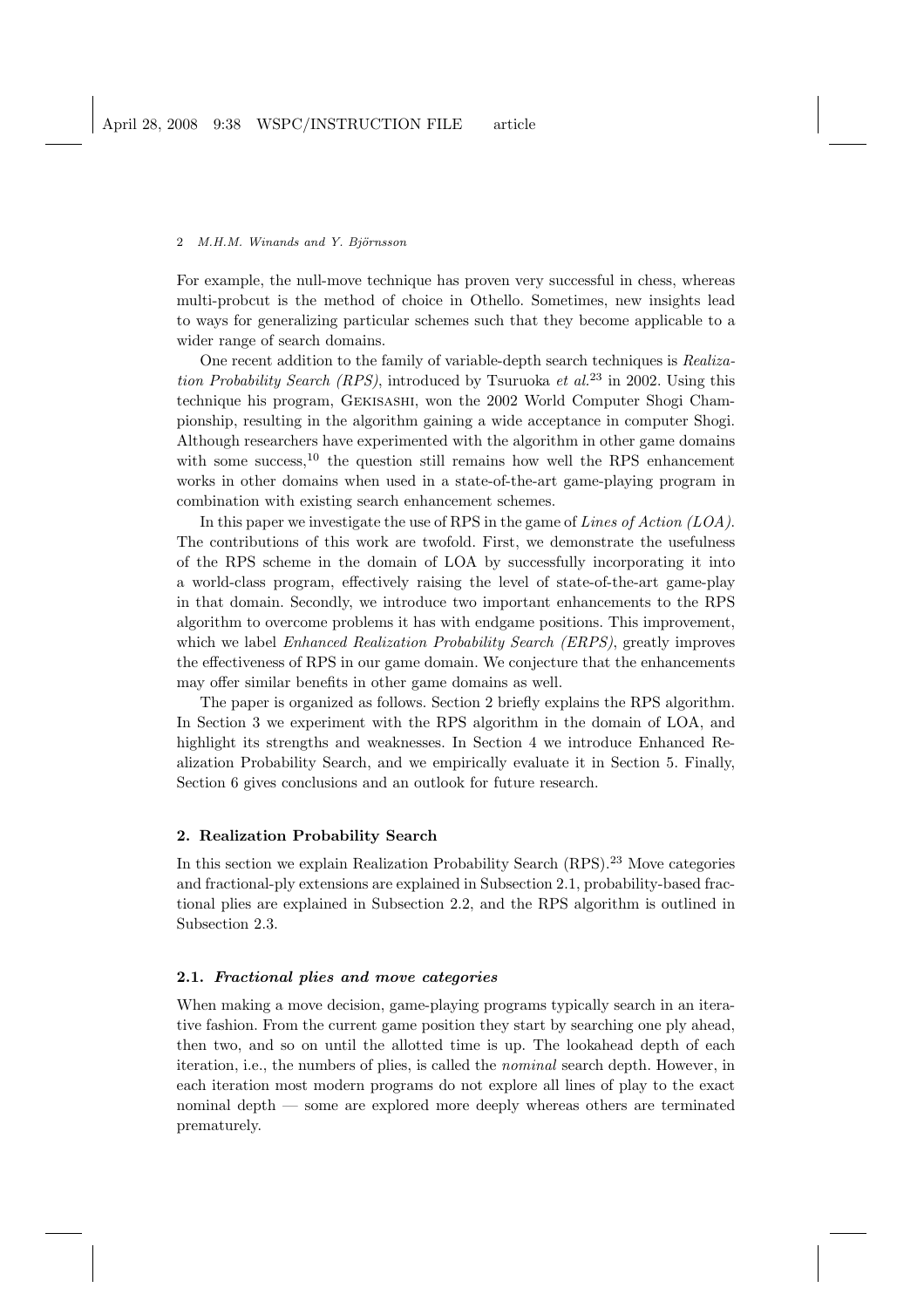

Fig. 1. Fractional-ply example.

A common framework for achieving such selectivity is the use of so-called  $fractional$ -ply extensions.<sup>13,16</sup> In this framework, instead of counting each move always as one ply towards the nominal search depth, moves are classified into different categories each with a different fractional ply-depth (or weight). This is illustrated in Figure 1. In the example there are three move categories, with weights 0.5, 1.0, and 2.0, respectively. The game tree is traversed in a left-to-right depth-first manner. Each line of play is expanded until the summed weights of the moves on the path from the root to the current node reaches (or exceeds) the nominal depth of 3.0. Because of the different weights, some lines of play are explored deeper than others. For example, in the figure the line of play to the left gets explored only 2-ply deep whereas the one to the right is explored 4-ply deep. This approach thus combines both search extensions (i.e., allows lines to be explored deeper than the nominal depth) and reductions (i.e., terminates lines before the nominal depth is reached) into a unified scheme. The name fractional-ply extensions, although an established term, is thus somewhat misleading. The reason for the name is that when the scheme was first introduced the fractional-plies where constrained to be less or equal to one, thus only resulting in extensions.

The moves are classified as belonging to different categories based on gamedependent features. For example, in chess, one category could be checking moves, another recaptures, etc. In other games different categories are used, for example, we describe the categories for LOA in Subsection 3.2. The categories are typically constructed manually. The same is true for the weights, although recently machine learning approaches have been used successfully to automatically tune them.<sup>4,15</sup>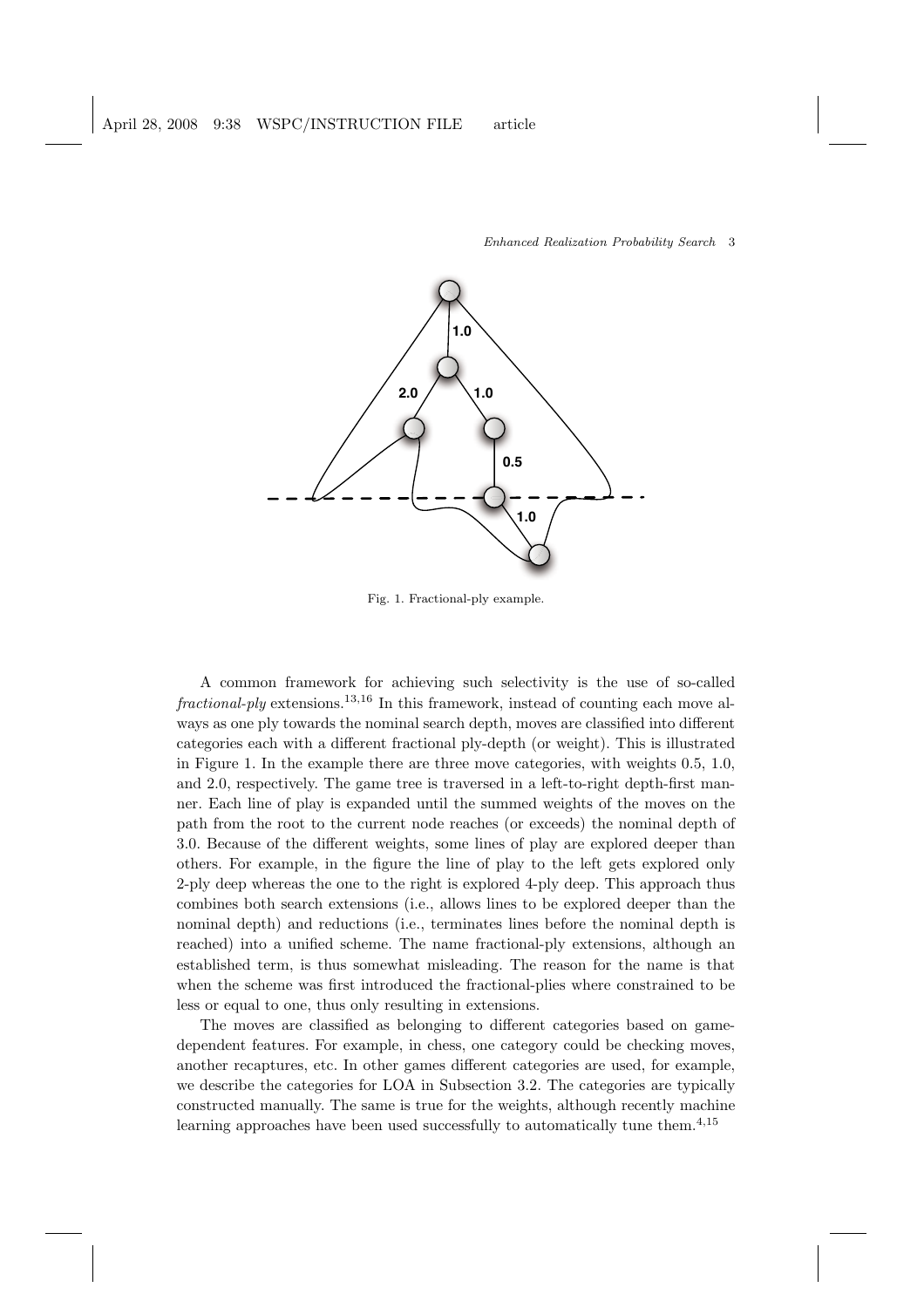### 2.2. Realization probabilities

The RPS algorithm is a new way of using fractional-ply extensions. The algorithm uses a probability-based approach to assign fractional-ply weights to move categories, and then uses re-searches to verify selected search results.

First, for each move category one must determine the probability that a move belonging to that category will be played. This probability is called the transition probability. This statistic is obtained from game records of matches played by expert players. The transition probability for a move category  $c$  is calculated as follows:

$$
P_c = \frac{n_{played(c)}}{n_{available(c)}}\tag{2.1}
$$

where  $n_{played(c)}$  is the number of game positions in which a move belonging to category c was played, and  $n_{available(c)}$  is the number of positions in which moves belonging to category c were available.

Originally, the realization probability of a node represented the probability that the moves leading to the node will be actually played. By definition, the realization probability of the root node is 1. The transition probabilities of moves were then used to compute the realization probability of a node in a recursive manner (by multiplying together the transition probabilities on the path leading to the node). If the realization probability would become smaller than a predefined threshold, the node would become a leaf. Since a probable move has a large transition probability while an improbable has a small probability, the search proceeds deeper along probable move sequences than improbable ones.

Instead of using the transition probabilities directly, we transform them into fractional plies as suggested by Tsuruoka *et al.*<sup>23</sup> The fractional ply  $FP$  of a move category is calculated by taking the logarithm of equation 2.1 in the following way:

$$
FP = \frac{log(P_c)}{log(C)}\tag{2.2}
$$

where  $C$  is a constant between 0 and 1. Experiments that we performed with our engine indicate that a value of  $0.25$  is a good setting for  $C$  in our game domain. Note that this setting is probably domain dependent, and a different value could be more appropriate in a different game or even game engine.

The fractional-ply values will be calculated off-line for all the different move categories, and used on-line by the search (as shown in Figure 1). We note that in the case where  $FP$  is larger than 1 it means the search is reduced while in the case FP is smaller than 1 the search is extended. By converting the transition probabilities to fractional plies, move weights now get added together instead of being multiplied. This has the advantage that we can use RPS alongside popular variable-search depth methods like null-move or multi-cut, which measure depth similarly.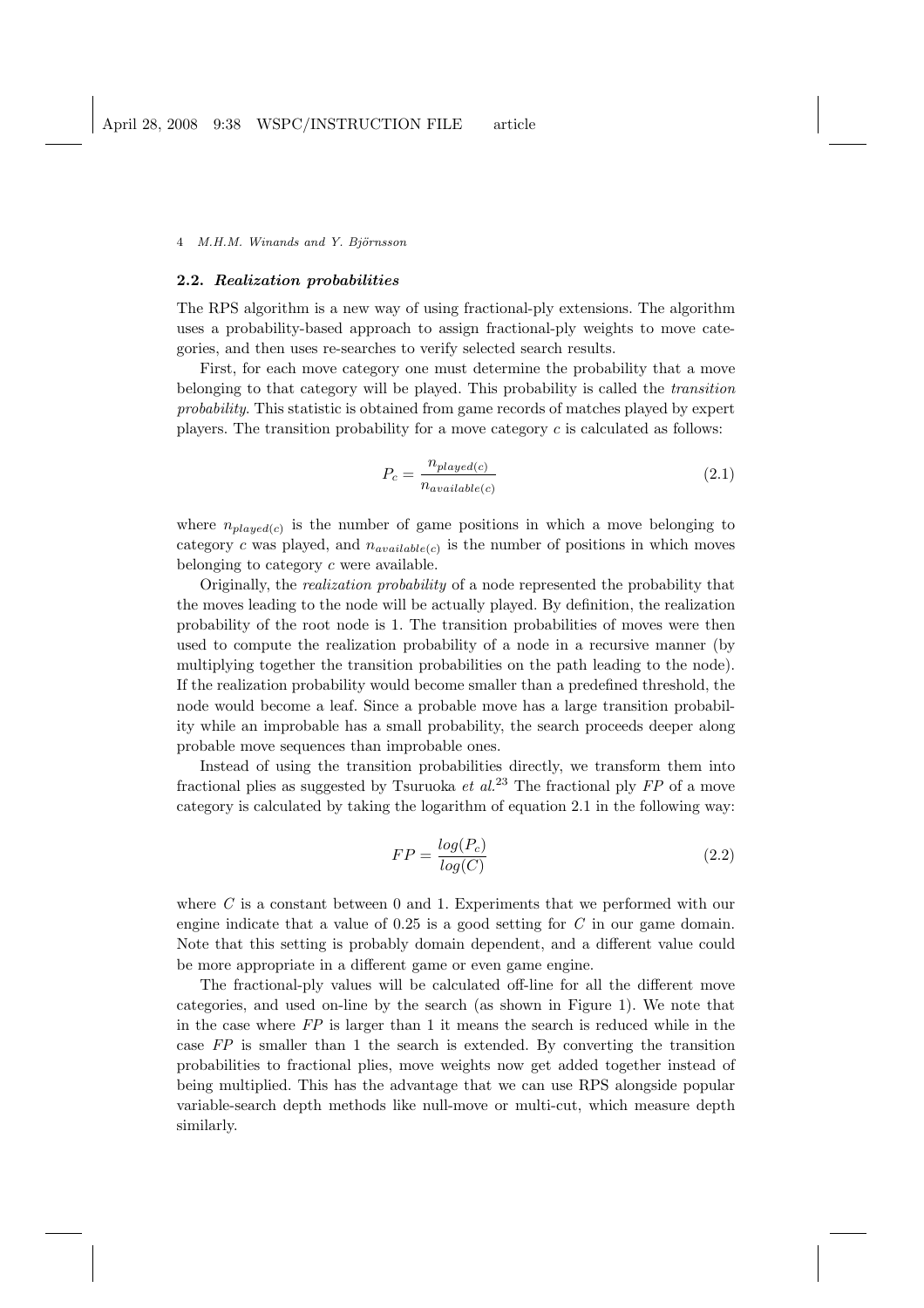# 2.3. RPS algorithm

In the previous subsection we saw that the FP values of the move categories are used to set the depth of the move to be explored. If one would naively implement this cut-off criterion simply based on the weights of the move categories one runs into difficulties because of the horizon effect. Move sequences with high FP values (i.e., low transition probability) get terminated quickly. Thus, if a player experiences a significant drop in its positional score as returned by the search, it is eager to play a possibly inferior move with a higher FP value, simply to push the inevitable score drop beyond its search horizon.

To avoid this problem, the algorithm is instructed to performs a deeper research for a move whose value is larger than the current best value (i.e., the  $\alpha$ value). Instead of reducing the depth of the re-search by the fractional-ply value of the move (as is generally done), the search depth is decreased only by a small predefined FP value. In here we refer to it as minFP, and set it equal to the lowest move category value.

Apart from how the ply depth is determined, and the re-search, the algorithm is otherwise almost identical to NegaScout/PVS.<sup>18</sup>,<sup>19</sup> Figure 2 shows a C-like pseudocode. Since the purpose of the preliminary search is only to check whether a move will improve upon the current best value, a null-window may be used.

### 3. RPS in LOA

In this section we investigate the application of RPS in LOA. First, we explain the game of LOA in Subsection 3.1; then, in Subsection 3.2, we shortly discuss the program MIA, and finally provide experimental evaluation of RPS in Subsection 3.3.

## 3.1. LOA

LOA (Lines of Action)<sup>21</sup> is a checkers-like game, but with a connection-based goal. The game is played on an  $8 \times 8$  board by two sides, Black and White. Each side has twelve pieces at its disposal. The starting position is shown in Figure 3a. The players take turns moving a piece, starting with Black. A piece moves in a straight line, exactly as many squares as there are pieces of either color anywhere along the line of movement (see Figure 3b). A player may jump over its own pieces. A player may not jump over the opponent's pieces, but can capture them by landing on them. The goal of a player is to be the first to create a configuration on the board in which all own pieces are connected in one unit (see Figure 3c). The connections within the unit may be either orthogonal or diagonal. In the case of simultaneous connection, the game is drawn. If a player cannot move, the player must pass. If a position with the same player to move occurs for the third time, the game is drawn.

Recently, LOA was used as a domain to test several new search and various other AI techniques.<sup>3</sup>,12,<sup>25</sup>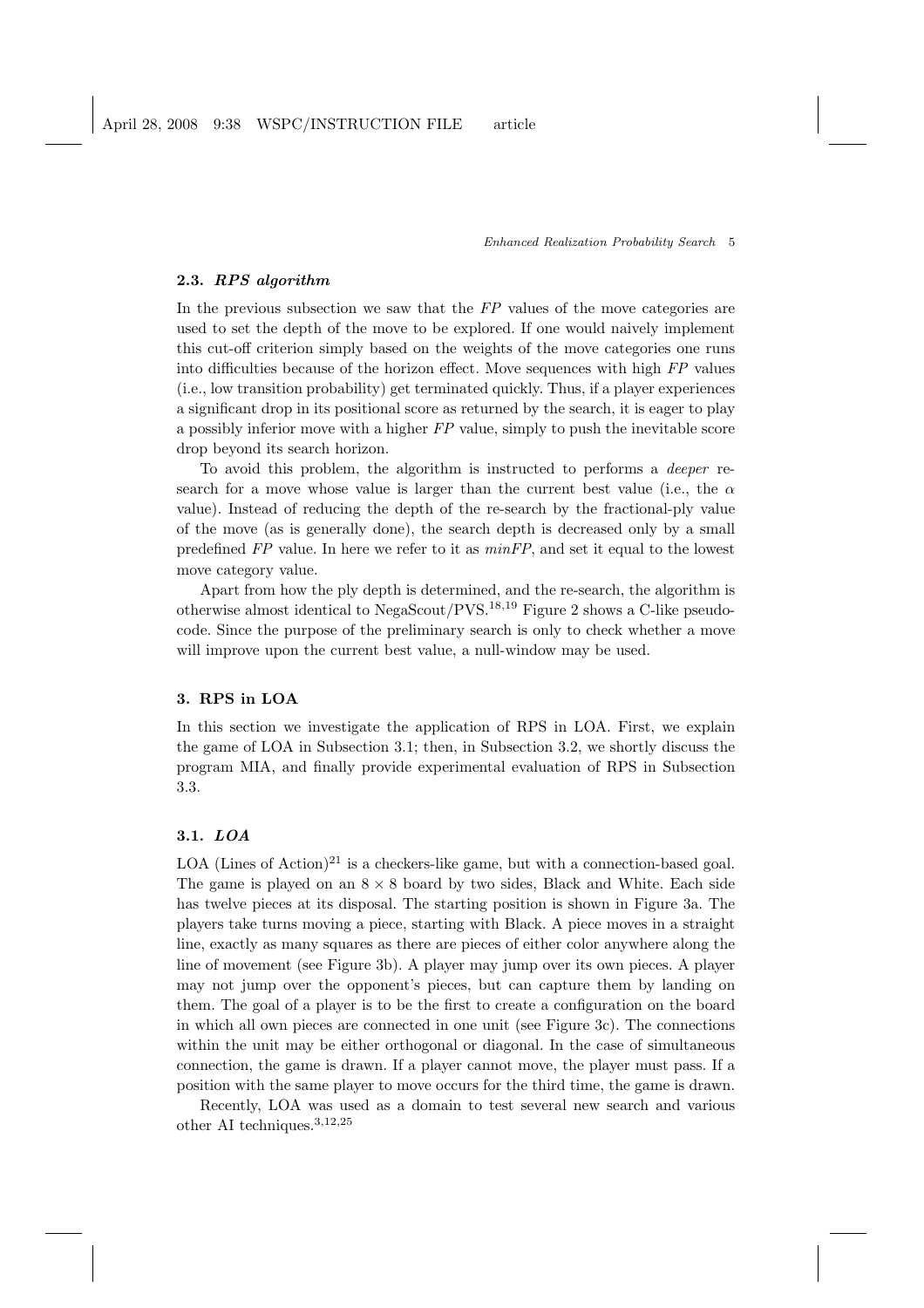6 M.H.M. Winands and Y. Björnsson RPS(node, alpha, beta, depth){ //Transposition table lookup, omitted .....................................  $if(depth == 0)$ return evaluate(pos); //Do not perform forward pruning in a potential principal variation if(node.node\_type != PV\_NODE){ //Forward-pruning code, omitted ..................................... if(forward\_pruning condition holds) return beta; } next = firstSuccessor(node);  $while(newt != null)$ { alpha = max(alpha, best);  $decDepth = FP(next)$ ; //Preliminary Search Null-Window Search Part value = -RPS(next, -alpha-1, -alpha, depth-decDepth); //Re-search if(value > alpha) value = -RPS(next, -beta, -alpha, depth-minFP); if(value > best){ best = value; if(best >= beta) goto Done; } next = nextSibling(next); } Done: //Store in Transposition table, omitted ..................................... }

Fig. 2. Pseudo code for Realization Probability Search.

## 3.2. MIA

MIA (Maastricht In Action) is a world-class LOA program, which won the LOA tournament at the eighth (2003), ninth (2004), and eleventh (2006) Computer Olympiad. It is considered the best LOA-playing entity in the world. All our experiments were performed in the latest version of the program, MIA  $4.5<sup>a</sup>$ . The program is written in Java.

<sup>a</sup>The program and test sets can be found at: http://www.cs.unimaas.nl/m.winands/loa/.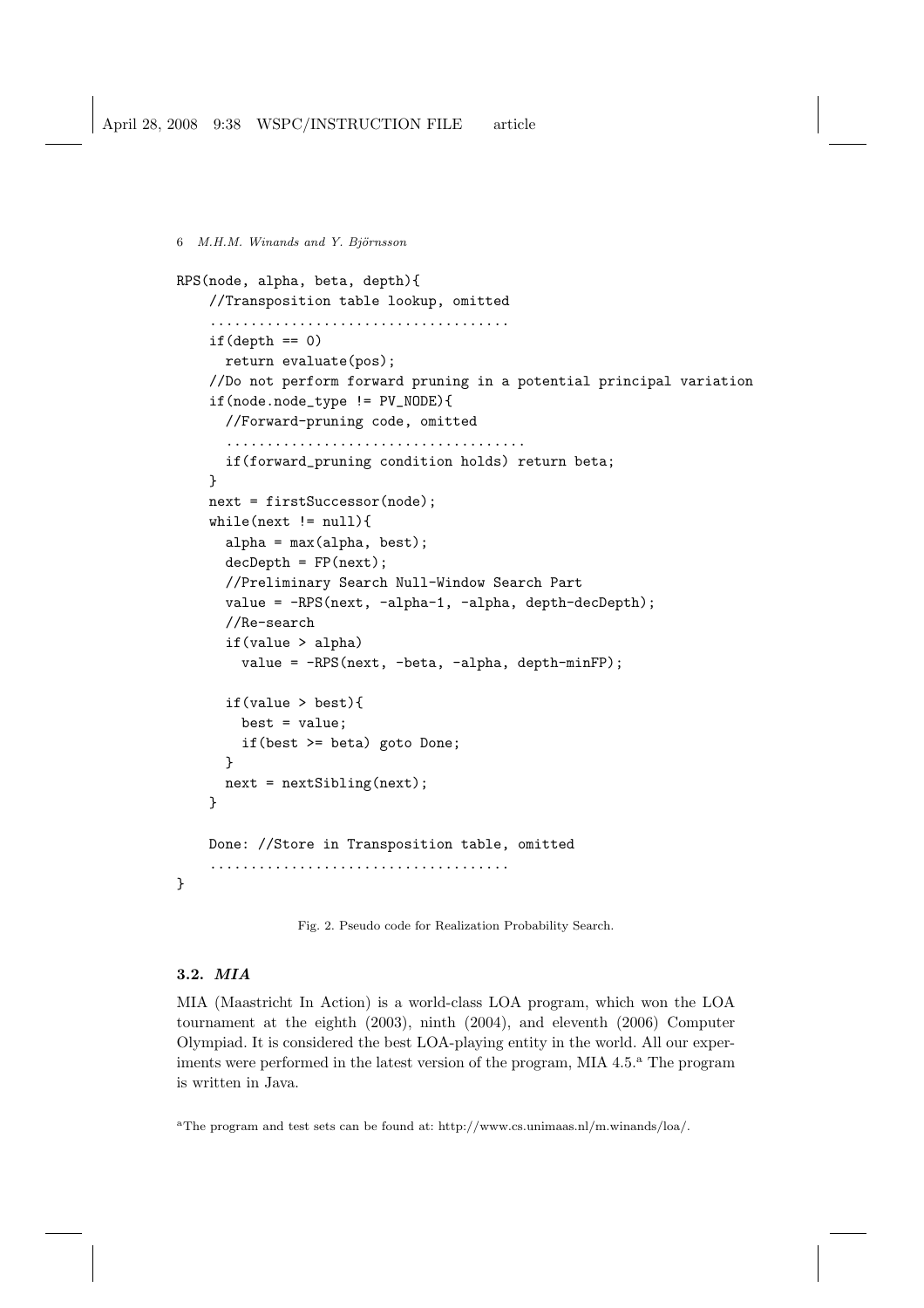

Enhanced Realization Probability Search 7

Fig. 3. (a) The initial position. (b) An example of legal moves. (c) Terminal position: Black wins.

MIA performs an  $\alpha\beta$  depth-first iterative-deepening search in the PVS framework. A two-deep transposition table<sup>7</sup> is applied to prune a subtree or to narrow the  $\alpha\beta$  window. At all interior nodes that are more than 2 ply away from the leaves, it generates all moves to perform Enhanced Transposition Cutoffs (ETC).<sup>22</sup> Next, a null-move<sup>9</sup> is performed adaptively.<sup>11</sup> Then, an enhanced multi-cut is performed. <sup>5</sup>,<sup>27</sup> For move ordering, the move stored in the transposition table (if applicable) is always tried first, followed by two killer moves.<sup>1</sup> These are the last two moves that were best, or at least caused a cutoff, at the given depth. Thereafter follow: (1) capture moves going to the inner area (the central  $4 \times 4$  board) and (2) capture moves going to the middle area (the  $6\times 6$  rim). All the remaining moves are ordered decreasingly according to the relative history heuristic.<sup>28</sup> At the leaf nodes of the regular search, a quiescence search is performed to get more accurate evaluations. For additional details on the search engine and the evaluation function used in MIA, we refer to the Ph.D. thesis *Informed Search in Complex Games*.<sup>25</sup>

RPS is applied in MIA in the following way. First, we classify moves as captures or non-captures. Next, moves are further sub-classified based on the origin and destination of the move's from and to squares. The board is divided into five different regions: the corners, the  $8 \times 8$  outer rim (except corners), the  $6 \times 6$  inner rim, the  $4 \times 4$  inner rim and the central  $2 \times 2$  board. Finally, moves are further classified based on the number of squares traveled away from or towards the center-of-mass. In total 277 move categories can occur in the game according to this classification. The FP values of the move categories are between 0.5 and 4.0 (inclusive).

Table 1 gives the FP values of Black's moves in the position depicted in Figure 3b. On the one hand, a move that puts a piece further away from the center-ofmass (e.g.,  $d3-b5$ ) or puts a center piece in a corner (e.g.,  $e4-h1$ ) has a relatively high FP value. This indicates that the moves are improbable and therefore only a shallow search has to be performed. On the other hand, moves capturing pieces in the opponent's center-of-mass (e.g.,  $\frac{d3x}{5}$  or  $\frac{c3x}{6}$ ) have a low FP value. This indicates that the moves are promising and therefore a deeper search has to be performed.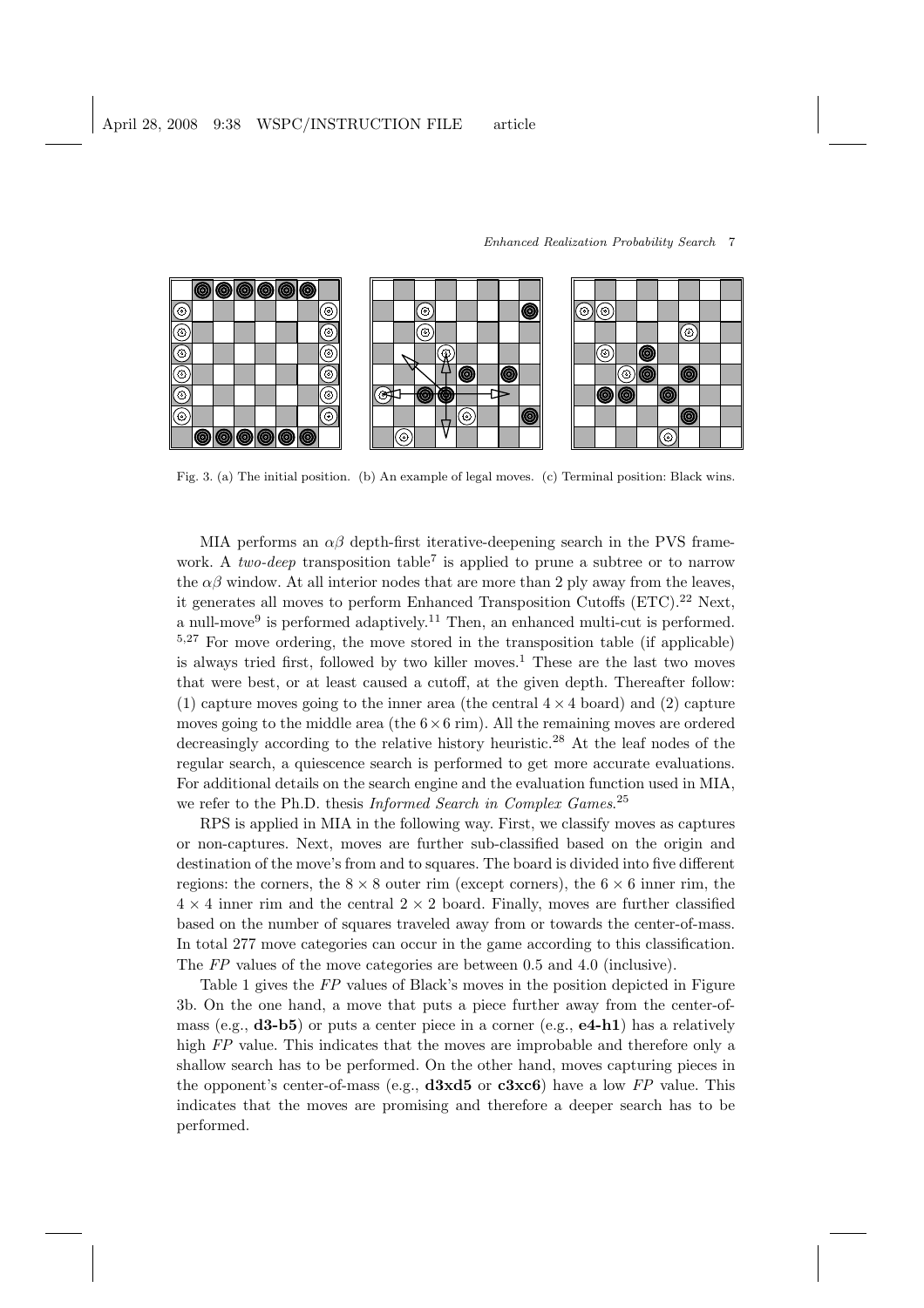| Move    | FP value | Move    | FP value | Move    | FP value |
|---------|----------|---------|----------|---------|----------|
| $h2-g1$ | 1.90     | c3xc6   | 0.95     | $d3-g3$ | 2.33     |
| $h7-g8$ | 3.10     | $c3-d2$ | 1.57     | d3xa3   | 4.00     |
| g4xe2   | 1.22     | $c3-b4$ | 3.14     | $g4-g3$ | 1.80     |
| $g4-h3$ | 3.39     | $d3-d1$ | 3.73     | $g4-g5$ | 1.80     |
| $g4-f5$ | 1.97     | d3x d5  | 0.78     | $h2-f2$ | 1.70     |
| $h2-f4$ | 1.12     | e4xe2   | 1.50     | $c3-d4$ | 1.79     |
| $e4-h1$ | 4.00     | e4-e6   | 3.30     | $c3-b2$ | 3.14     |
| $h7-f7$ | 1.70     | $e4-c4$ | 4.00     | $h7-h5$ | 1.67     |
| $d3-b5$ | 4.00     | $c3-f3$ | 1.43     | $h2-h4$ | 1.90     |

Table 1. FP values of Black's moves in Figure 3b.

# 3.3. Experiments

In the first experiment we tested how RPS affects the program's playing strength.<sup>b</sup> Two versions of MIA were matched against each other, one using RPS and the other not (called "Classic"). The programs are otherwise identical, and use all the enhancements described in Subsection 3.2. The programs played 600 games against each other, playing both colors equally. They always started from the same standardized set of 100 three-ply positions.<sup>3</sup> The thinking time was limited to 10 seconds per move, simulating tournament conditions. To prevent the programs from repeating games, a small random factor was included in their evaluation function.

Table 2. 600-game match results.

|                           | Score |          | Winning $\%$   Winning ratio |
|---------------------------|-------|----------|------------------------------|
| RPS vs. Classic   375-225 |       | $62.5\%$ | 1.67                         |

The results are given in Table 2. The RPS version outplayed the original program with a winning score of  $62.5\%$  of the available points. The winning ratio is 1.67, meaning that it scored 67% more points than the opponent, showing that RPS improves the playing strength of MIA significantly. This experiment confirms the findings of Hashimoto et  $al$ <sup>10</sup>

In the next experiment, Classic and RPS were tested on a set of 286 forcedwin LOA positions. The maximum number of nodes evaluated is 50,000,000. The results are given in Table 3. The first column gives the names of the algorithms, the second the number of positions solved, and the third and fourth the number of nodes searched and the time it took, respectively. In the second column we see that 186 positions are solved by Classic, 130 positions by RPS. In the third and fourth

<sup>b</sup>The experiments were run on an AMD Opteron 2.6 GHz processor.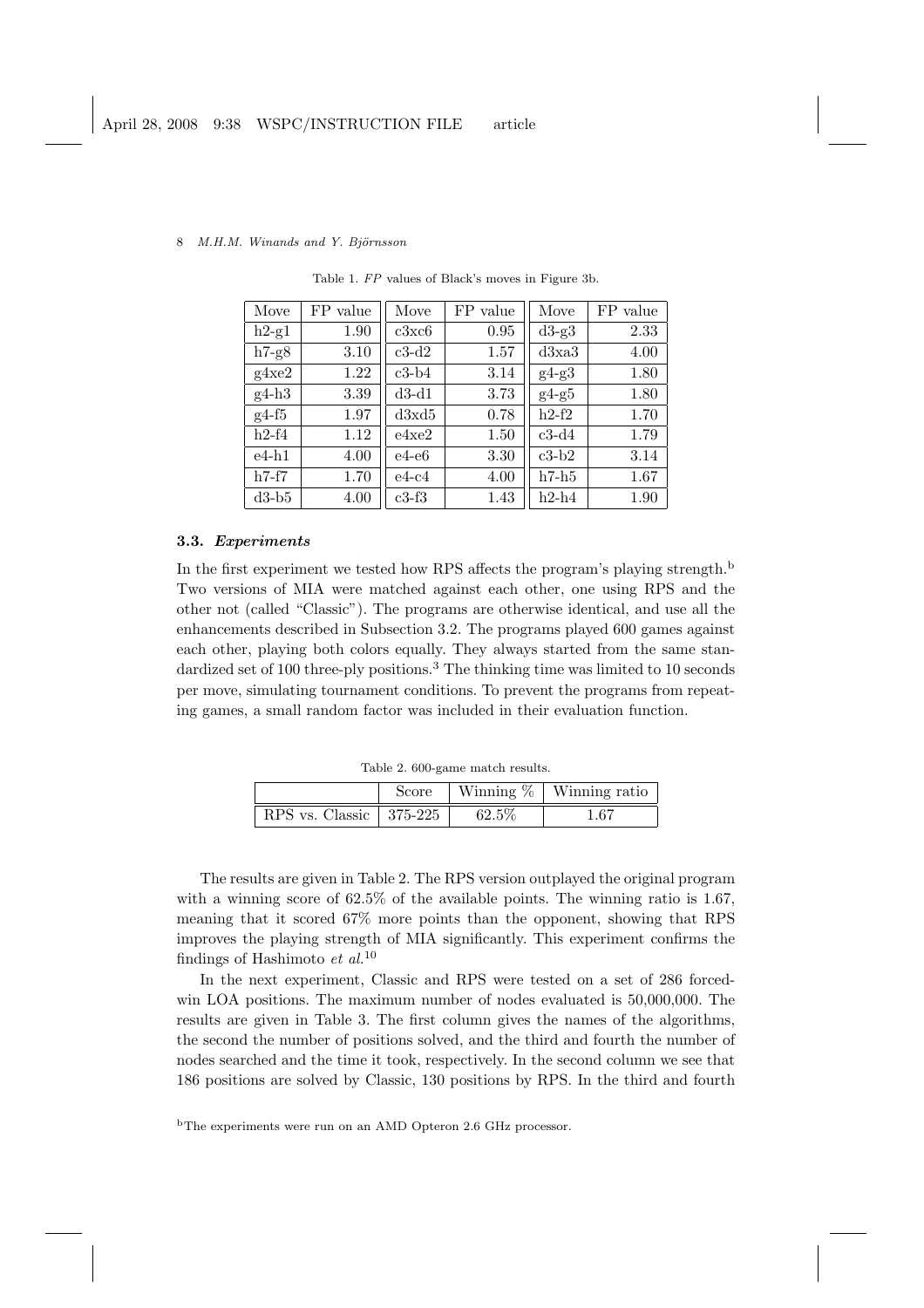column the number of nodes and the time consumed are given for the subset of 120 positions, which both algorithms are able to solve. We see that not only does Classic solve more problems, but for those problems that both algorithms solve it explores three times smaller trees (in half the time). This shows that Classic, although performing worse in game play, is still the better tactical endgame solver.

Table 3. Comparing the search algorithms on 286 test positions with a limit of 50,000,000 nodes.

| Algorithm  | $\#$ of positions solved | 120 positions                          |           |
|------------|--------------------------|----------------------------------------|-----------|
|            | (out of $286$ )          | Total $\#$ of nodes   Total time (ms.) |           |
| Classic    | 186                      | 557,663,533                            | 1,245,883 |
| <b>RPS</b> | 130                      | 1,400,473,146                          | 2,400,466 |

Also of interest in Table 3 is that RPS is searching faster, that is, it explores 20-30 percent more nodes per second (nps) than its Classic counterpart. There are two reasons for this. First, RPS performs more re-searches than Classic. Re-visited nodes are often faster to generate and evaluate because of cached information. For example in MIA incremental move generation is implemented. The complete move list will be generated only after we have tried the transposition-table move and killer moves first. Moreover, in the evaluation function of MIA computations of certain features are cached, which can be used in other (deeper) positions.<sup>26</sup> Second, RPS searches deeper and narrower than Classic.<sup>10,24</sup> The deeper the search goes, the fewer the pieces are on the board, and the faster the nodes are evaluated in MIA.

We would like to remark that the potential difference in nps between RPS and Classic may depend on the game domain and program implementation.

### 4. Enhanced Realization Probability Search

In the previous section we saw that RPS outplays Classic in actual game-play, despite it solving fewer of the positions in our tactical test-suit. The added positional understanding gained with a deeper nominal search depth (because of the pruning) does apparently more than compensate for the tactics the program overlooks (because of the pruning). In this section we introduce Enhanced Realization Probability Search (ERPS), an improved variant that is tactically much safer than regular RPS, while still maintaining its positional advantages.

We identify two problems with RPS:

(1) A move causing a fail-low (i.e., the value returned from the search is less or equal to the lower bound of our search window) will always be ignored. A tactical move belonging to a move category with a high reduction factor may be wrongly pruned away because of a horizon effect. In this case there is a risk that the best move will not be played.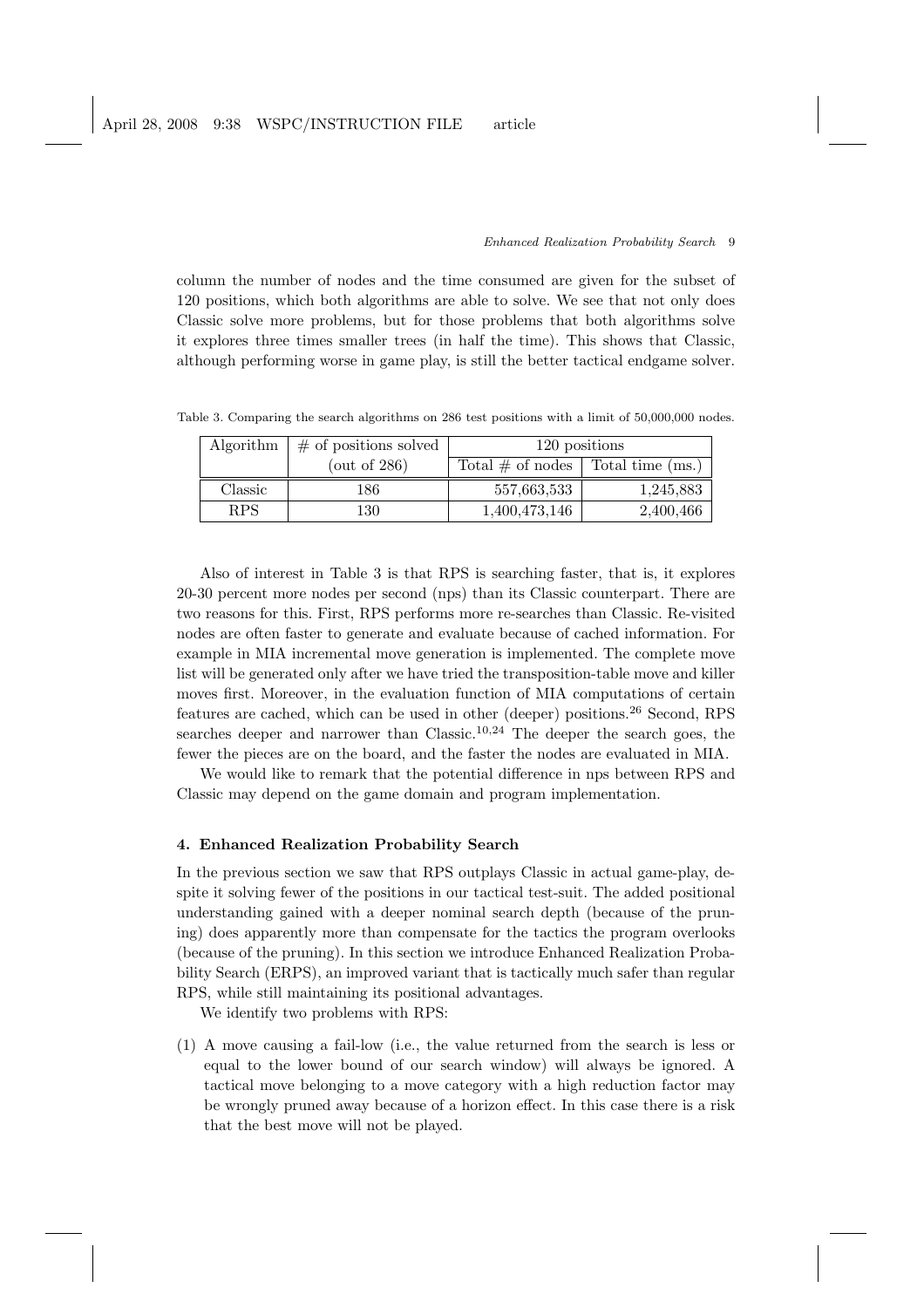(2) A move causing a fail-high (i.e., the value returned from the search is greater or equal to the upper bound of our search window) will always be re-searched with minimal FP. A weak move may be unnecessarily extended because of a horizon effect. In this case valuable computing resources are wasted, resulting in a shallower nominal search depth.

Our enhancements aim at overcoming the aforementioned problems with RPS. The first one is based on an idea proposed by Björnsson  $et al.^6$  they suggest that pruning should take place only after the first  $m$  moves have been searched (i.e., looking at the rank of the move in the move ordering). This principle is applied in recent pruning techniques, such as LMR and RankCut.<sup>17</sup> Thus, to alleviate the first of the aforementioned problems of RPS, we cap the reduced depth of the first m moves to a maximum value t. This avoids aggressive reductions for early moves.

The second enhancement improves on how re-searches are done. Instead of performing a re-search right away to a full depth, we first interleave a shallower intermediate re-search (using a depth reduction that is the average of the original reduce depth and  $minFP$ ). If that re-search also results in a fail-high, only then is the full-depth re-search performed. We restrict these intermediate re-searches to cases where there is a substantial difference between the original and full re-search depths (the averaged decrease depth is larger than a predefined threshold delta). This prevents insignificant explorations.

A pseudo code of ERPS is provided in Figure 4, providing the details of the implementation.

### 5. Experiments

In this section we empirically evaluate ERPS. The setup is similar to the earlier experiments: first the tactical strength is tested in Subsection 5.1, then the overall playing-strength in Subsection 5.2. In both cases we use parameter setting of  $(t=1,$  $m=5$ , and  $delta=1.5$ ), determined by trial and error.

# 5.1. Tactical strength of ERPS

In this experiment Classic and ERPS are tested on the same 286 forced-win LOA positions. The results are given in Table 4. In the first column the algorithms are mentioned. In the second column we see that 186 positions are solved by Classic, and 215 positions by ERPS. In the third and fourth column the number of nodes and the time consumed are given for the common subset of 174 positions that both algorithms solved. A look at the third column shows that ERPS search is a little bit more efficient than Classic in number of nodes explored. However, we see that ERPS is much faster than Classic in CPU time in the fourth column. For the same reasons as discussed in Subsection 3.3 ERPS generates faster nodes than Classic. Next, ERPS solves significantly more positions and is faster than Classic. As seen in Subsection 3.3 Classic was a superior solver compared to RPS. Thus, this suggests that ERPS search is a better endgame solver than RPS.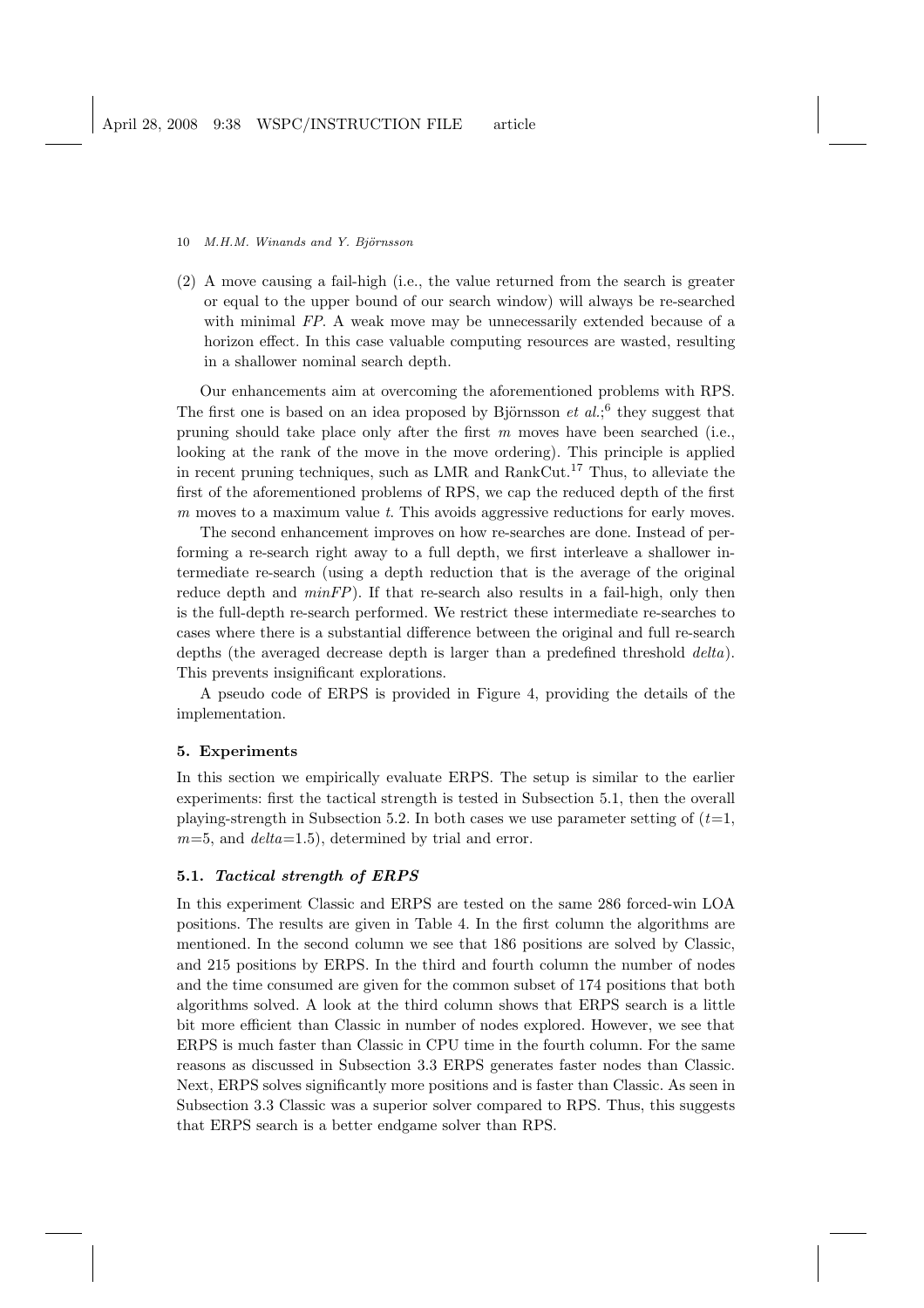```
Enhanced Realization Probability Search 11
```

```
.....................................
while(next != null){
  alpha = max(alpha, best);
  decDepth = FP(next);//Enhancement 1
  if(decDepth > t && moveCounter <= m)
         decDepth = t;//Preliminary Search Null-Window Search Part
  value = -RPS(next, -alpha-1, -alpha, depth-decDepth);
  //Re-search
  if(value > alpha){
   //Enhancement 2
    dec_{\text{depth}} = (minFP + dec_{\text{depth}})/2;if(dec_depth>delta)
      value = -RPS(next, -alpha-1, -alpha, depth-decDepth);
    if(value > alpha)
      value = -RPS(next, -beta, -alpha, depth-minFP);
  }
  if(value > best){
    best = value;
    if(best >= beta) goto Done;
  }
  next = nextSibling(next);
}
.....................................
```
Fig. 4. ERPS: Two enhancements for Realization Probability Search.

| Algorithm   | $\#$ of positions solved | 174 positions                          |           |
|-------------|--------------------------|----------------------------------------|-----------|
|             | $($ out of 286 $)$       | Total $\#$ of nodes   Total time (ms.) |           |
| Classic     | 186                      | 1,224,042,920                          | 2,848,431 |
| <b>ERPS</b> | 215                      | 1,148,726,418                          | 2,011,530 |

Table 4. Comparing the search algorithms on 286 test positions with a limit of 50,000,000 nodes.

Since ERPS is a combination of two enhancements, we also tested the performance of each enhancement separately. The results are given in Table 5, where RPS-E1 indicates a RPS equipped with only the first enhancement and RPS-E2 a RPS equipped with only the second enhancement. Both enhanced variants of RPS are again compared to Classic. We see that RPS-E1 solved 175 positions and RPS-E2 183 positions, compared to 130 positions by RPS (as seen in Table 3). Thus,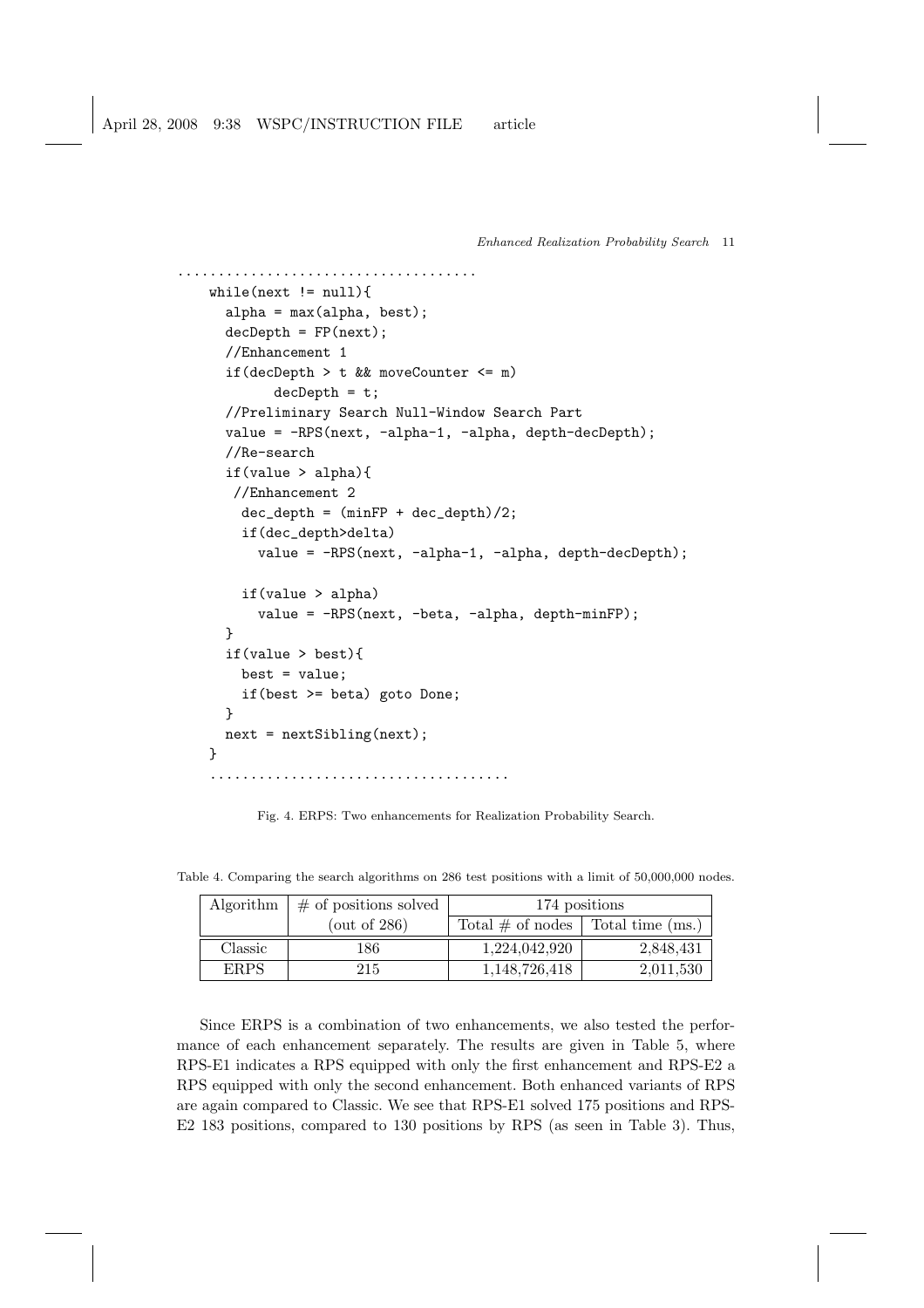both enhancements seem to be equally important. Moreover, the performance improvement of the enhancements seems to be additive because, as noted in Table 4, they solve 215 positions when used collectively.

Table 5. Comparing the search algorithms on 286 test positions with a limit of 50,000,000 nodes.

| Algorithm | $#$ of positions solved | 152 positions       |                  |
|-----------|-------------------------|---------------------|------------------|
|           | $($ out of 286 $)$      | Total $\#$ of nodes | Total time (ms.) |
| Classic   | 186                     | 911,024,108         | 2,097,086        |
| $RPS-E1$  | 175                     | 1,753,947,068       | 2,970,302        |
|           |                         | 156 positions       |                  |
| Algorithm | $#$ of positions solved |                     |                  |
|           | $($ out of 286 $)$      | Total $#$ of nodes  | Total time (ms.) |
| Classic   | 186                     | 963,640,832         | 2,181,385        |

# 5.2. Playing strength of ERPS

In the last experiment we tested the playing strength of ERPS in actual game play. ERPS was matched against both the Classic version and the RPS version of MIA. All programs played under the same tournament conditions as used before. The results are given in Table 6. For a comparison the result of RPS against Classic is included as well.

The ERPS version outplays the original RPS version with a score of 62.1% (and a winning ratio of 1.63). This is similar level of improvement as RPS was over the Classic version. We also tested the ERPS version against the Classic version. ERPS, as expected, beats Classic with an even higher winning score (i.e.,  $72.2\%$ ). The results show that ERPS in a genuine improvement, significantly improving upon RPS.

|                  | Score       | Winning $\%$ | Winning ratio |
|------------------|-------------|--------------|---------------|
| ERPS vs. RPS     | 372.5-227.5 | $62.1\%$     | 1.63          |
| ERPS vs. Classic | 433-167     | $72.2\%$     | 2.59          |
| RPS vs. Classic  | 375-225     | 62.5%        | 1.67          |

Table 6. 600-game match results.

# 6. Conclusions and Future Research

In this paper we demonstrated the effectiveness of Realization Probability Search (RPS) in the game LOA, using a world-class LOA-playing program for our exper-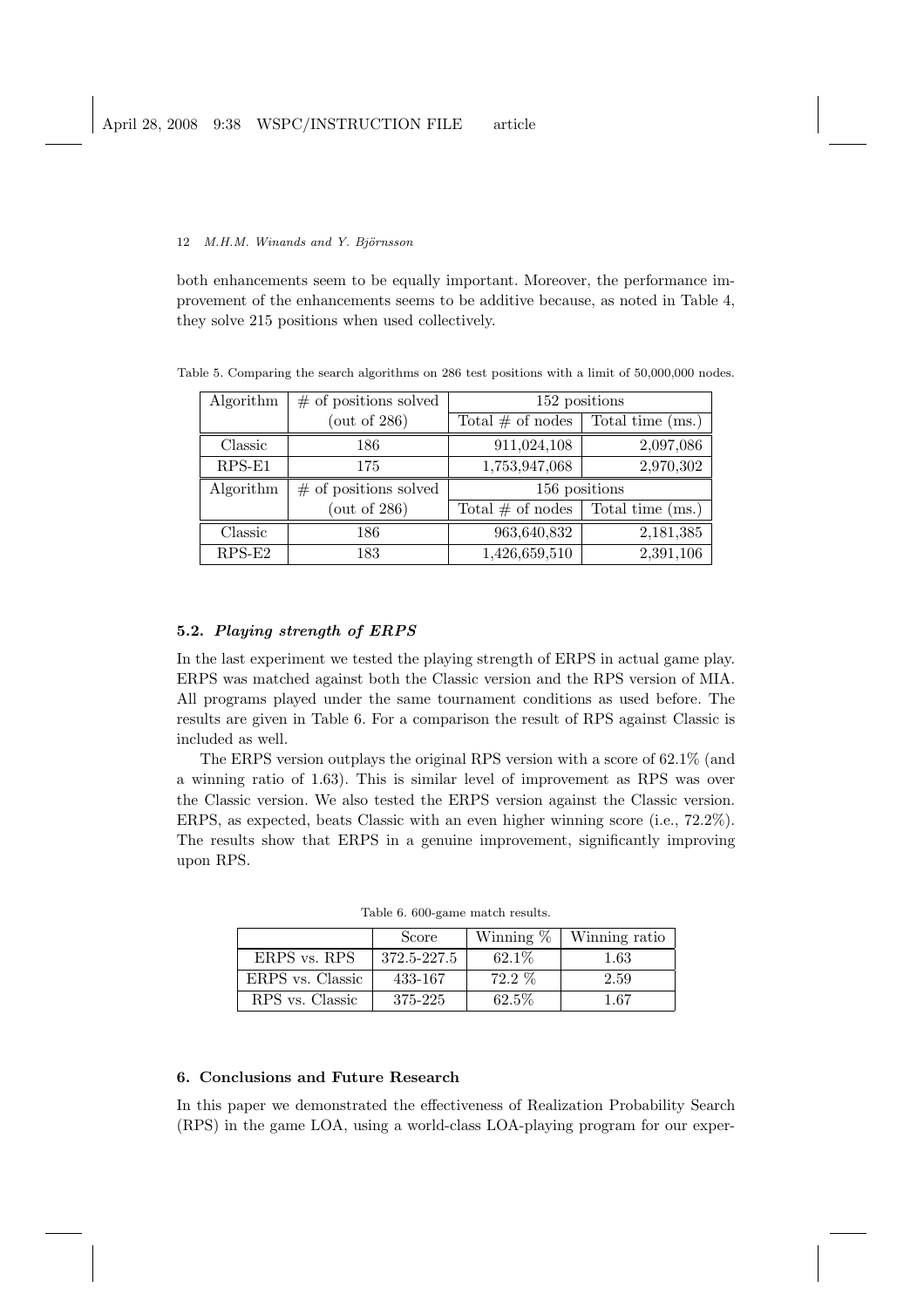iments. We showed that RPS offers significant benefits, even when used in conjunction with other well-established state-of-the-art search enhancements. Furthermore, we introduced an improved variant of RPS: Enhanced Realization Probability Search (ERPS). The new algorithm is more robust tactically, resulting in much improved playing strength (in our test domain the improvement over regular RPS is of the same magnitude as the improvement RPS shows over regular search). A version of the LOA program enhanced with ERPS defeats the original LOA program by a winning score of 72.2%. This represents an improvement of over 100 ELO points, which is even more so impressive given that the original version was already playing at world-class level. The enhanced search variant may also offer benefits in other game-playing domains, as it does not rely on domain-specific knowledge.

As for future work, further refinement of the various parameters used in the ERPS algorithm may offer even further improvement, e.g., by allowing for a smoother transition when deciding to the decrease depth. The natural next step would be to test the ERPS algorithm in Shogi, a domain where RPS is already widely used. An even more aspiring goal would be to try it in chess. The search engines used in LOA programs are much similar to those used in a chess program, and share many of the same search enhancements. We have shown here that ERPS offers great benefits, even when used in conjunction with those other search enhancements. What makes this a somewhat more difficult task, is that additional work is required in defining a broad classification of possible move categories for chess.

### Acknowledgments

This research was supported by grants from The Icelandic Centre for Research (RANN´IS) and by a Marie Curie Fellowship of the European Community programme Structuring the ERA under contract number MIRG-CT-2005-017284. We would also like to thank Jahn-Takeshi Saito and Erik van der Werf for proof-reading the paper.

### References

- 1. S.G. Akl and M.M. Newborn. The principal continuation and the killer heuristic. In 1977 ACM Annual Conference Proceedings, pages 466–473. ACM Press, New York, NY, USA, 1977.
- 2. T.S. Anantharaman, M. Campbell, and F.-h. Hsu. Singular extensions: Adding selectivity to brute-force searching. ICCA Journal, 11(4):135–143, 1988. Also published (1990) in Artificial Intelligence, Vol. 43, No. 1, pp. 99–109.
- 3. D. Billings and Y. Björnsson. Search and knowledge in lines of action. In H.J. van den Herik, H. Iida, and E.A. Heinz, editors, Advances in Computer Games 10: Many Games, Many Challenges, pages 231–248. Kluwer Academic Publishers, Boston, MA, USA, 2003.
- 4. Y. Björnsson. Selective Depth-First Game-Tree Search. PhD thesis, University of Alberta, Edmonton, Canada, 2002.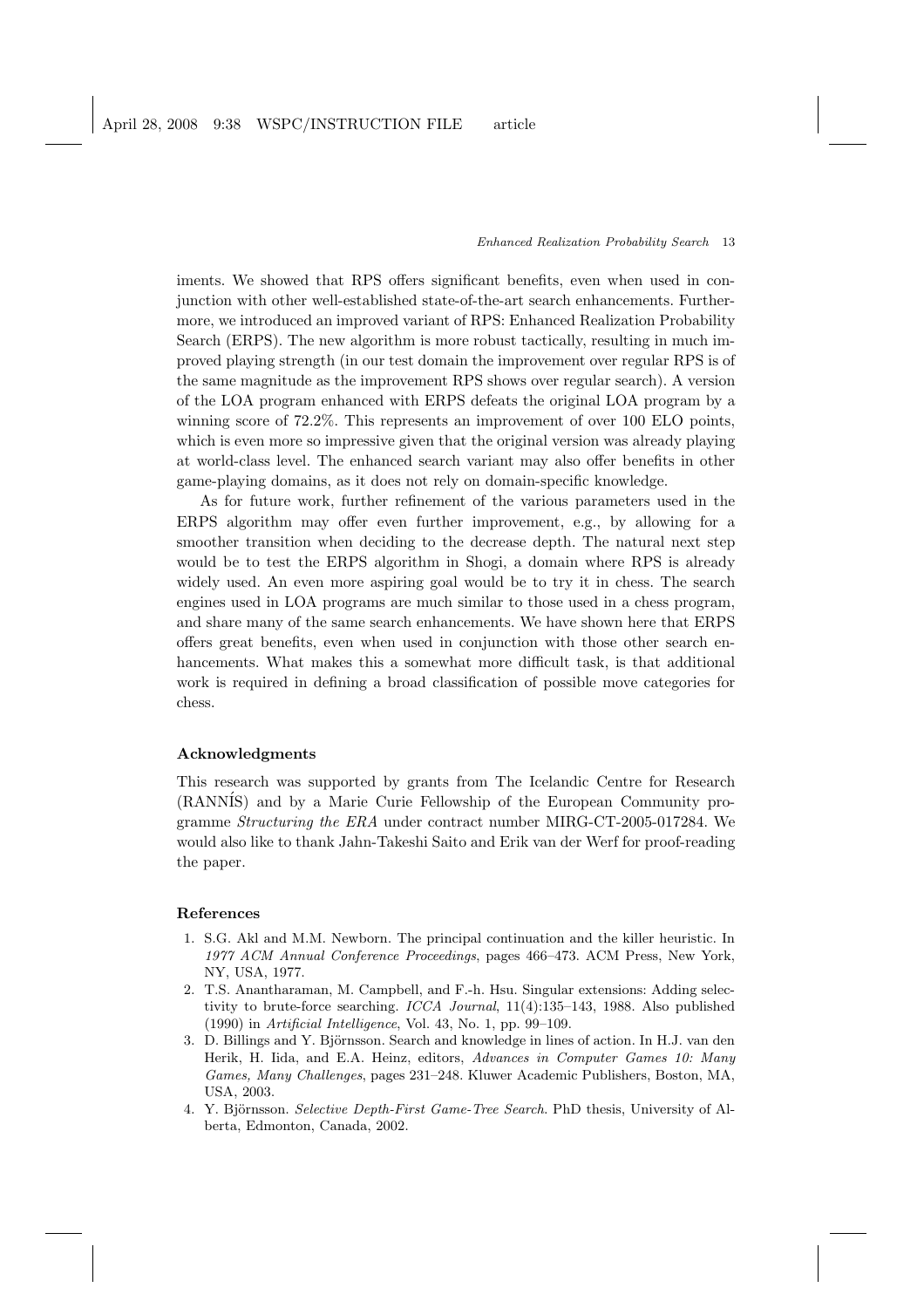- 14 M.H.M. Winands and Y. Björnsson
- 5. Y. Björnsson and T.A. Marsland. Multi-cut alpha-beta pruning. In H.J. van den Herik and H. Iida, editors, Computers and Games, volume 1558 of Lecture Notes in Computing Science (LNCS), pages 15–24. Springer-Verlag, Berlin, Germany, 1999.
- 6. Y. Björnsson, T.A. Marsland, J. Schaeffer, and A. Junghans. Searching with uncertainty cut-offs. ICCA Journal, 20(1):29–37, 1997.
- 7. D.M. Breuker, J.W.H.M. Uiterwijk, and H.J. van den Herik. Replacement schemes and two-level tables. ICCA Journal, 19(3):175–180, 1996.
- 8. M. Buro. Experiments with multi-probcut and a new high-quality evaluation function for othello. In H.J. van den Herik and H. Iida, editors, Games in AI Research, pages 77–96. Universiteit Maastricht, Maastricht, The Netherlands, 2000.
- 9. C. Donninger. Null move and deep search: Selective-search heuristics for obtuse chess programs. ICCA Journal, 16(3):137–143, 1993.
- 10. T. Hashimoto, J. Nagashima, M. Sakuta, J.W.H.M. Uiterwijk, and H. Iida. Automatic realization-probability search. Internal report, Dept. of Computer Science, University of Shizuoka, Hamamatsu, Japan, 2003.
- 11. E.A. Heinz. Adaptive null-move pruning. ICCA Journal, 22(3):123–132, 1999.
- 12. B. Helmstetter and T. Cazenave. Architecture d'un programme de lines of action. In T. Cazenave, editor, Intelligence artificielle et jeux, pages 117–126. Hermes Science, 2006. In French.
- 13. R.M. Hyatt. Crafty chess program. 1996. ftp.cis.uab.edu/pub/hyatt.
- 14. D.E. Knuth and R.W. Moore. An analysis of alpha-beta pruning. Artificial Intelligence, 6(4):293–326, 1975.
- 15. L. Kocsis, Cs. Szepesvári, and M.H.M. Winands. Rspsa: Enhanced parameter optimisation in games. In H.J. van den Herik, S.-C. Hsu, T.-S. Hsu, and H.H.M.L. Donkers, editors, Advances in Computer Games Conference (ACG 2005), volume 4250 of Lecture Notes in Computer Science (LNCS), pages 39–56. Springer-Verlag, Berlin, Germany, 2006.
- 16. D. Levy, D. Broughton, and M. Taylor. The sex algorithm in computer chess. 12(1):10– 21, 1989.
- 17. Y.J. Lim and W.S. Lee. Rankcut a domain independent forward pruning method for games. In Proceedings of the AAAI 2006, 2006.
- 18. T.A. Marsland. Relative efficiency of alpha-beta implementations. In Proceedings of the  $8<sup>th</sup> International Joint Conference on Artificial Intelligence (IJCAI-83)$ , pages 763–766. Karlsruhe, Germany, 1983.
- 19. A. Reinefeld. An improvement to the Scout search tree algorithm. ICCA Journal, 6(4):4–14, 1983.
- 20. T. Romstad. An introduction to late move reductions. 2006. www.glaurungchess.com /lmr.html.
- 21. S. Sackson. A Gamut of Games. Random House, New York, NY, USA, 1969.
- 22. J. Schaeffer and A. Plaat. New advances in alpha-beta searching. In Proceedings of the 1996 ACM 24th Annual Conference on Computer Science, pages 124–130. ACM Press, New York, NY, USA, 1996.
- 23. Y. Tsuruoka, D. Yokoyama, and T. Chikayama. Game-tree search algorithm based on realization probability. ICGA Journal, 25(3):132–144, 2002.
- 24. Y. Tsuruoka, D. Yokoyama, T. Maruyama, and T. Chikayama. Game-tree search algorithm based on realization probability. In Proceedings of Game Programming Workshop 2001, pages 17–24, 2001.
- 25. M.H.M. Winands. Informed Search in Complex Games. PhD thesis, Universiteit Maastricht, Maastricht, The Netherlands, 2004.
- 26. M.H.M. Winands, H.J. van den Herik, and J.W.H.M. Uiterwijk. An evaluation func-